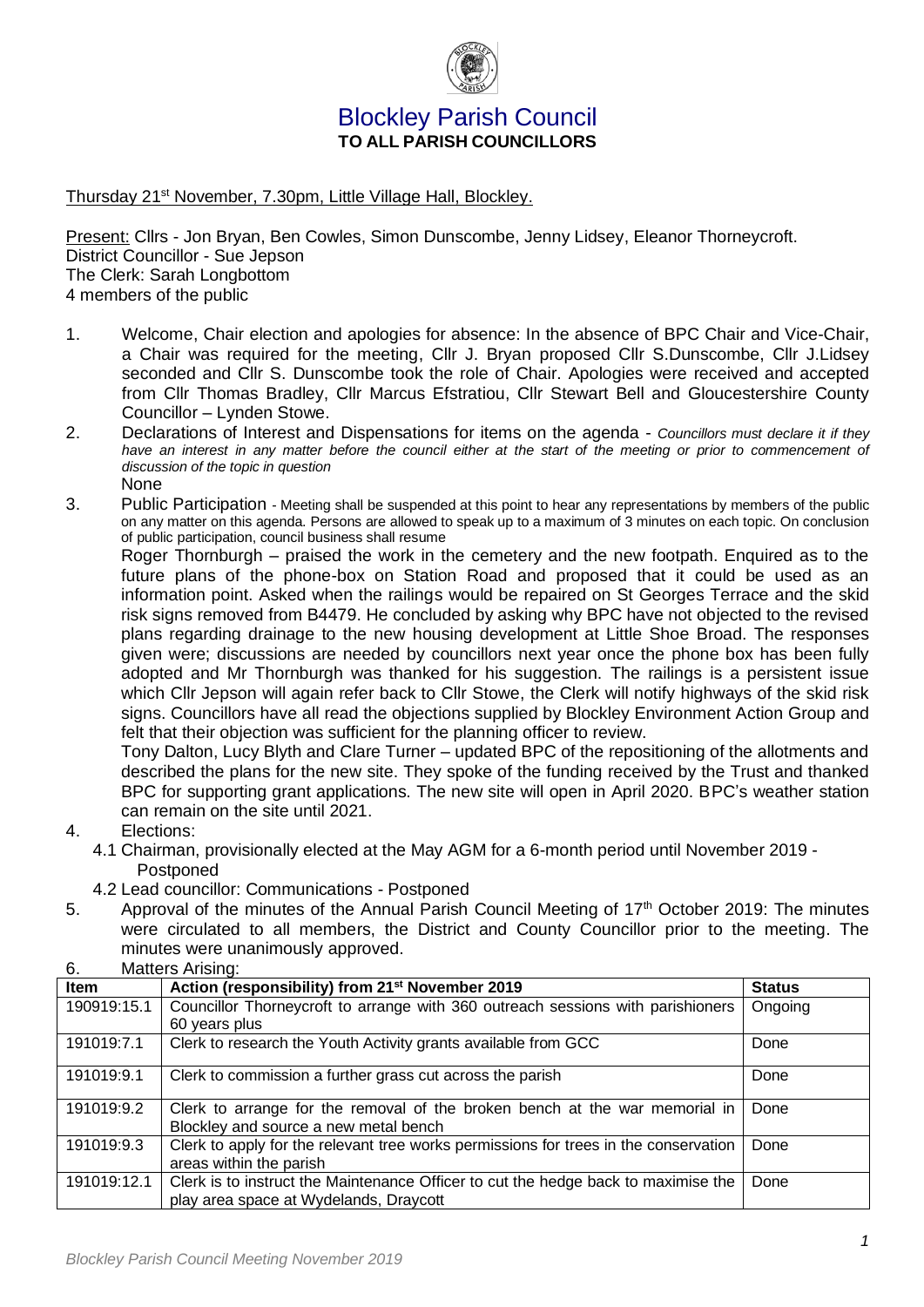| 191019:12.2 | Cllr Thorneycroft to commission the installation of play equipment at Wydelands,<br>Draycott                        | Ongoing |
|-------------|---------------------------------------------------------------------------------------------------------------------|---------|
| 191019:12.3 | CIIr Cowles and CIIr Thorneycroft to finalise the Community Grant application and<br>submit to CDC                  | Ongoing |
| 191019:13.1 | Clerk to publicise the need for additional Speed Watch volunteers on the<br>Facebook page, website and noticeboards | Done    |
| 191019:17.1 | Cllr Dunscombe to arrange Richard Weller to present to councillors about running<br>community events                | Ongoing |
| 191019:19.1 | Clerk to arrange for the clearance of the shed to accommodate for winter grit<br>delivery                           | Done    |
| 191019:19.2 | Clerk to upload the parish tree report to the parish website                                                        | Done    |
| 191019:19.3 | Clerk to arrange for the yearly payments of members allowances                                                      | Done    |

## 7. County and District Councillors' reports

District Cllr Jepson asked for confirmation that all councillors had seen the email from Nigel Adams from CDC about flooding. Following the memorial service, Cllr Jepson claimed that she thought that the steps were unsafe and the Clerk was to obtain a quote for fixing and replacing the loose steps. (21.11.19:7.1)

Cllr Dunscombe asked Cllr Jepson to feedback to Cllr Stowe that broadband is now live at Northwick Park and Draycott but that it is operating at 50% reduced speed.

8. Planning – The application for additional barns at Sheaf House Farm was discussed. It was felt that the lead planning councillor needs to arrange a site visit to ascertain further details. (21.11.19:8.1)

The application at Melbank was discussed, BPC have no objections.

## 9. Finance:

9.1 Finance update: The finance report from Oct  $18<sup>th</sup>$  – November  $15<sup>th</sup>$  2019 was circulated to all councillors prior to the meeting.

9.2 Expenditure. A review of the expenditure from Oct  $18<sup>th</sup>$  – November  $15<sup>th</sup>$  2019 was circulated prior to the meeting, no retrospective objections were raised. See Appendix A.

 9.3 Budget proposal 2020/21: The RFO had produced a guidance document and a first draft of the proposed budget for 2020/21, it was circulated in the weeks prior to the meeting for councillors consideration.

Cllr Lidsey informed councillors of the work done over the last 9 months by CMAS providers of the Youth Club. It was agreed that councillors that have not been to the youth club need to visit to gain a better understanding. The Clerk is to review the CMAS report and compile attendance figures. (21.11.19:9.1)

Councillors were advised by the Clerk that the reserves can be reallocated or spent as the current council agrees. The Clerk advised that there is no requirement for the pension reserve, Cllr Dunscombe is having the pension requirement reviewed by an independent advisor. (21.11.19:9.2)

The requirement to rebuild that other half of the churchyard wall was discussed. The Clerk is to research grant opportunities following advise from the architect David Pendery and the diocese advisor Adam Klup. (21.11.19:9.3)

The three quotations received for grounds maintenance were reviewed. The Clerk is to ask contractors to review their quotations. (21.11.19:9.4)

Councillors discussed the need to develop a strategy on youth for 2020/21 which incorporates all elements, the youth club, the Play Ranger sessions and the play areas. It was agreed that replacement equipment should be sourced for Aston Magna as it has been for Draycott but that a comprehensive plan needs to be derived for the Churchill Close play area in Blockley. Funds from reserves, Section 106 money and carry forward income from 2019/20 are to be accumulated to allow for a full re-development of the play area. The RFO is to advise a budget for project at the next meeting. (21.11.19:9.5)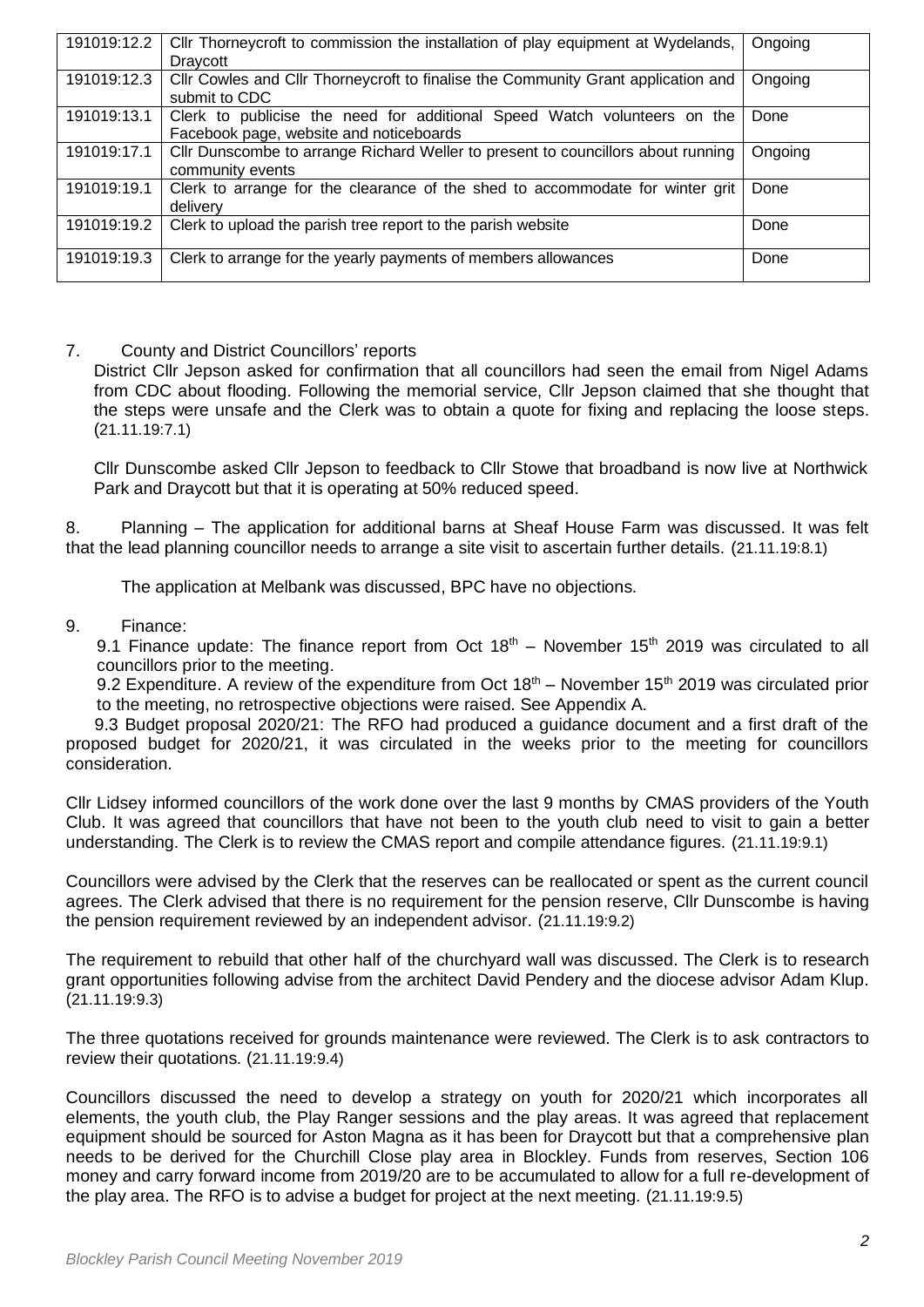The Chair asked that voting was at a clear pace and that all councillors could clearly show any disagreement should they wish to. Decisions voted on and agreed in all cases unanimously were:

- Freeze the precept at £110,000
- Release the land acquisition reserve
- £4000 to be awarded in local grants
- £3000 to be assigned for legal costs
- £1,500 to be assigned to computing costs

10. Communications – Cllr Efstratiou circulated a communication plan ahead of the meeting. A budget of £1,500 was agreed unanimously.

11. Winter Plans: The Clerk updated councillors that the rain gauge situated in the allotments was broken and that a cost of £1,000 is required for an engineer call charge and a new battery and calibration. Councillors agreed that the rain gauge informs residents of what has happened and does not alert them to the future rain fall. Cllr Dunscombe is to research a company that he has been made aware of that may offer a more advanced solution to predicting rainfall. (21.11.19:11.1)

The use of sandbags was discussed, whilst it was felt that it was not the responsibility to provide residents with bags it was felt that there may be a more strategic need and Cllr Bryan is to make enquiries into purchasing and shelf life of sandbags. (21.11.19:11.2)

The Clerk is to abstract the key information from Nigel Adams email regarding flooding and make notices for the five parish noticeboards. (21.11.19:11.3)

## 12. Clerks update and correspondence log:

- 12.1 The Clerk circulated a log of all correspondence between her and residents prior to the meeting. 12.2 Clerks update:
- Institute of Cemetery and Crematorium Management Cemetery Management training course completed with Cllr J.Bryan and Clerk
- Bench by war memorial, following last month's meeting the bench was removed by Cllr J. Bryan and Cllr B. Cowles. Replacement higher cost than approved: £685.00 + vat.
- Hall hire for 2020/21 meetings SGH has a prior arrangement on Thursday evenings until 6:45, reviewing if school holidays still in use or whether meetings in April and July could take place in SGH
- Wall complete and sign off meeting attended by Clerk, Cllr J. Bryan, Cllr B. Cowles, Rev'd Delap, Chris Hobbs Stone Mason), David Pendery (Architect), Adam Klup (Diocese). Total cost, fully paid: £26,538.40
- Churchyard yew tree: Consent from Rob Greenstock, awaiting planning permission
- Aston Magna tree works, planning granted
- Cemetery path complete no membrane due to incline of slope
- Full burial taking place in the cemetery 29.11.19, 2:30pm

13. AOB: Cllr Thorneycroft advised that the toddler until will be installed in Draycott at the end of January, a week is required for installation. Cllr Cowles has agreed for his premises to be used for toilet and water facilities. Cllr Thorneycroft is to advise councillors of a date for removal of the current play equipment to save the cost of the contractor removing the old unit.

14. Date of Next Meeting: 7pm on Thursday 16<sup>th</sup> January 2020, Little Village Hall, Blockley

The meeting closed at 10:30pm.